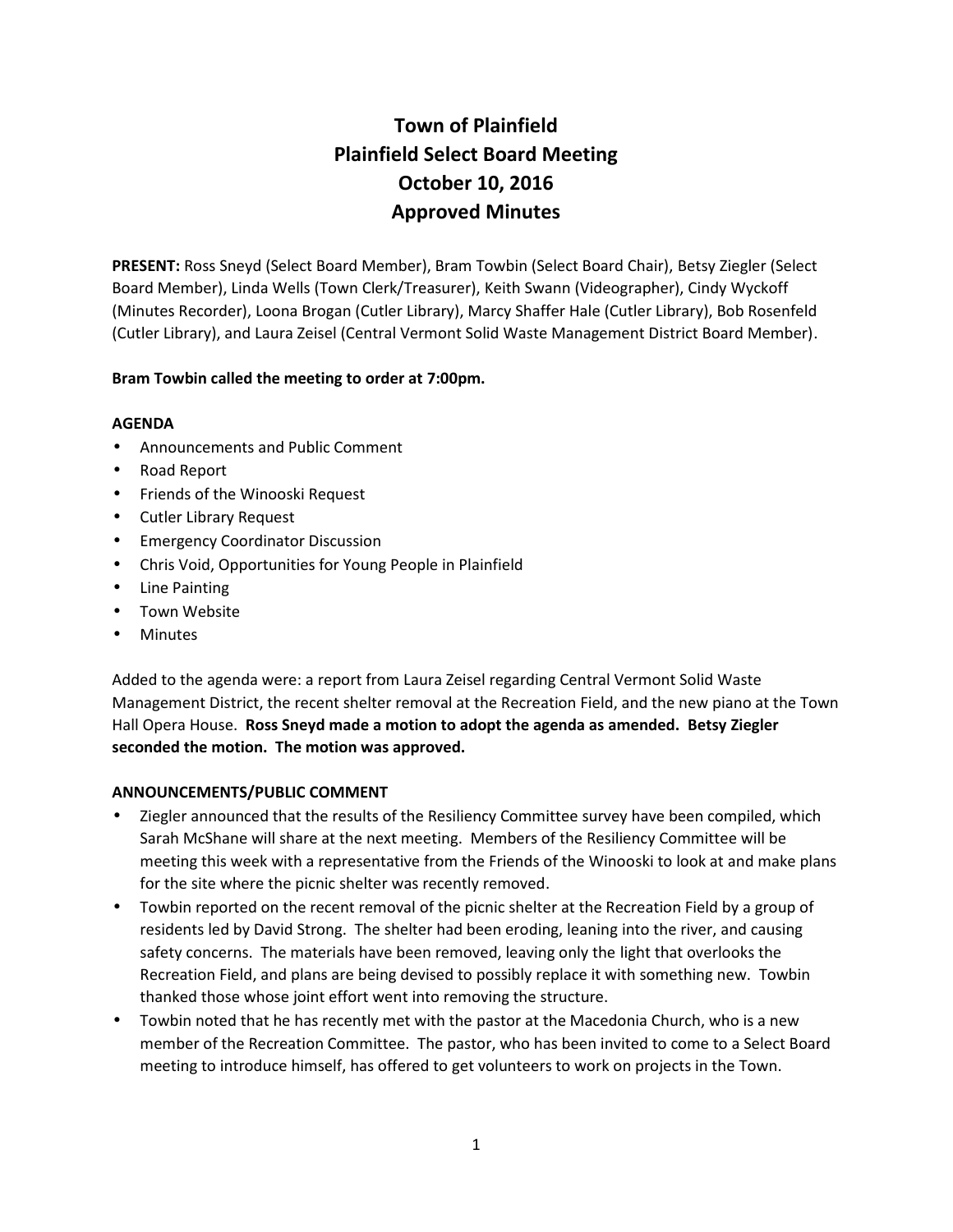- Ziegler and Towbin reported on the new piano that is now in place at the Town Hall Opera House. He commended the Friends of the Town Hall Opera House for its work in raising \$5,000 to purchase the piano, which is just in time for the performance of Mozart's Cosi Fan Tutte this weekend. The piano will be dedicated to David Strong's mother, whose family contributed a great deal toward its purchase.
- Towbin noted that there will be a debate between the candidates for the Washington County 6 House Seat on 10/13/16 at 6pm at the Calais Elementary School.

#### **ROAD REPORT**

- Towbin noted that Road Foreman Mike Nolan was away and would not be present for the Road Report.
- There was a brief discussion of the proposed line painting on Towne Avenue and whether it was possible to complete the work this year. Nolan has measured the distance from Route 2 to Walker Lane as 325 feet. Ziegler will send the contact information for the line painting person to Towbin, and Towbin will then follow up with Nolan.
- Towbin noted that the Town Forest work has started. Due to a miscommunication, some stones were erroneously dumped on private property on Gonyeau Road. The situation is being remediated.
- Towbin stated that he will post the Facebook page of the Washington County Sheriff's office, where people can go for information and to voice any complaints.

#### **FRIENDS OF THE WINOOSKI REQUEST**

- Towbin connected Ann Smith, the executive director of the Friends of the Winooski River, by speaker phone to the meeting. He described a project regarding the steep embankment along the railroad bed that parallels Recreation Field Road and the Winooski River. If the embankment were to collapse, the result would likely seal off Recreation Field Road and incur a huge cost to the Town. The idea is to work with at least three private landowners who own parts of the embankment on a study project. Because Town Clerk/Treasurer Linda Wells is an interested party, she will recuse herself and Towbin and Ann Smith will work with Assistant Town Clerk Carol Smith. In addition to the potential of damage to Recreation Field Road, Ann Smith noted that the erosion and resulting sediment runoff from the embankment ends up going into the Winooski River, which creates a water-quality issue. The Town of Plainfield would be the grantee for the study project with the Friends of the Winooski River staff doing most of the work. There would be no cost to the Town other than limited time spent on the project by some Town officials. **Ziegler made a motion to authorize the Town to act as agent and the Friends of the Winooski River to manage a grant to study the embankment issue over Recreation Field Road, which might also include areas up toward Lower Road and Middle Road. Sneyd seconded the motion. The motion was approved.**
- Ann Smith described a second grant application with the Friends of the Winooski River being the grantee and the Town writing a letter in support of the project. The Central Vermont Regional Planning Commission will be developing a storm water master plan for Barre City, Barre Town, and Plainfield. In addition, Berlin is currently developing, and Montpelier has just completed, storm water master plans. These plans do not go into any detail and do not bring private landowners into the picture. The proposed grant will take these five storm water master plans as they are developed, look at the priorities, and try to develop them into viable projects to manage storm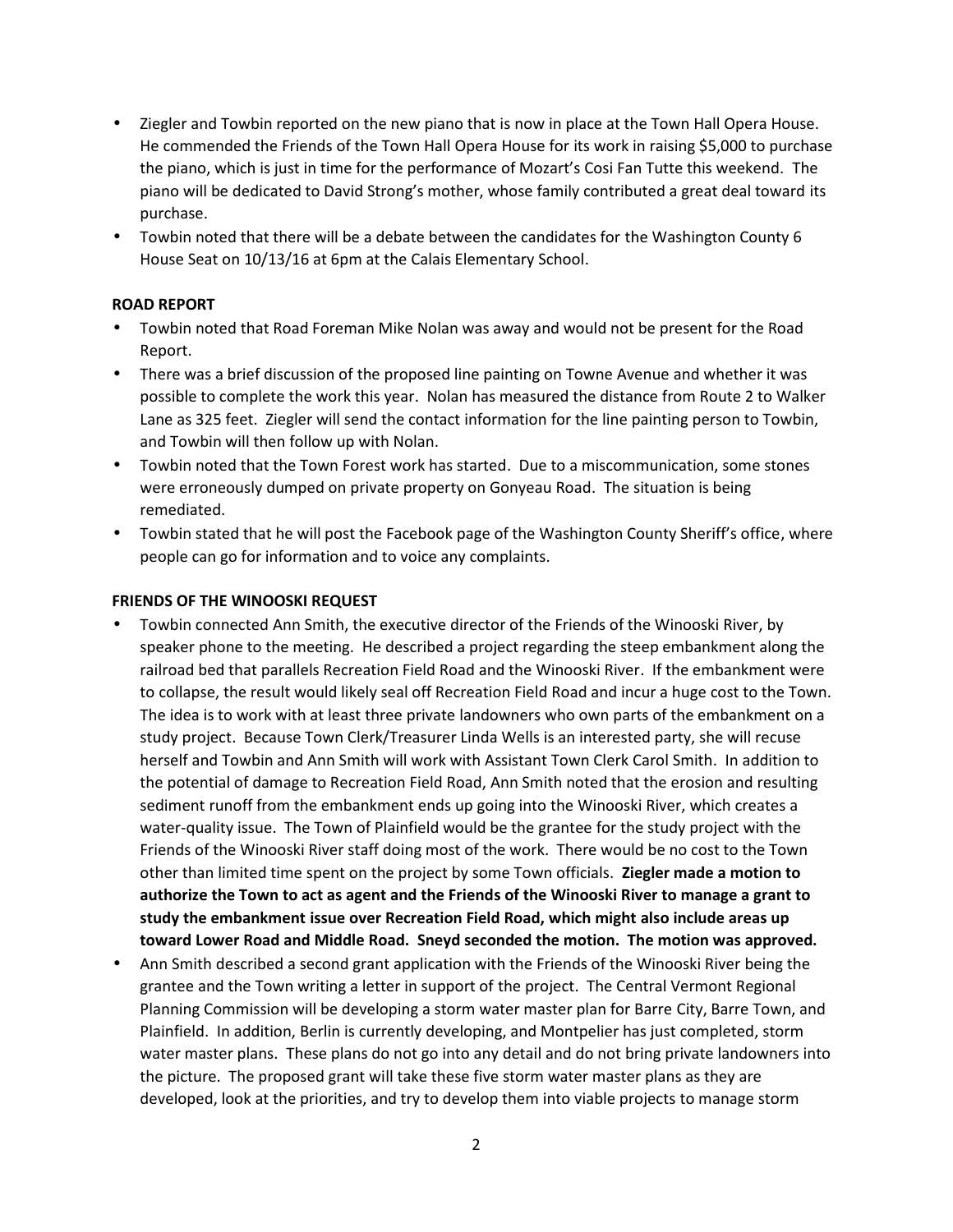water. Smith is asking each of the five municipalities to write a letter of support for the project. Discussion followed on how the project might help lessen the Town's burden in terms of its work to fulfill its obligations under Act 64. Smith noted that while there are some beneficial synergies between helping landowners and municipalities, the larger issue is protecting the water quality of the Winooski River. Towbin read aloud the proposed letter of support and minor edits were made to it. **Sneyd made a motion to approve sending out the letter as amended. Ziegler seconded the motion. The motion was approved.**

#### **CUTLER LIBRARY REQUEST**

 Three representatives from the Cutler Memorial Library—Bob Rosenfeld, Loona Brogan, and Marcy Shaffer Hale—were present to discuss the Library's expansion project and respond to the Select Board's previous concerns regarding liability in connection with an application for a planning grant, which would be submitted by the Town on behalf of the Library, from the Vermont Community Development Program. The Library is working with Arc & Arrow Consulting LLC to help address some of the concerns. Rosenfeld presented Arc & Arrow's proposal for the Select Board to review and requested time at the next meeting to answer any questions. He assured the Select Board that the Town will not incur any costs related to the project and that the Library will reimburse the Town for any municipal staff time associated with applying for the grant. The grant application must be submitted by a municipality and the Library is requesting that the Town submit the application on its behalf as a community development activity that the Town would like to support. If the grant application can be submitted by the end of November, it is likely that there will be a decision on funding at the end of February, at which time the Town can revisit its commitment and decide to opt out. Discussion ensued on the possibility of the Library partnering with the Town on other grant programs, the challenge of the Town setting up and managing separate accounts for the Library's expansion planning project if funded, and whether future levels of Library funding from the Town will remain what it is today.

#### **LAURA ZEISEL: REPORT FROM THE CENTRAL VERMONT SOLID WASTE MANAGEMENT DISTRICT**

 Laura Zeisel, the Plainfield board member for the Central Vermont Solid Waste Management District (CVSWMD), reported on what is going on at the District. She noted that a number of towns had voiced extreme opposition to CVSWMD's plans to purchase land in East Montpelier to develop a transfer station, and had threatened to pull out of the District if plans went forward. Primarily for that reason, CVSWMD has decided not to move forward with those plans. Focus groups that had been held as part of that planning process, however, identified the need for a place to dispose of hazardous waste. As a result, the District is considering if it should develop an area for disposing of hazardous waste on a more permanent basis beyond the five or six drop-off sites that are set up at different locations throughout the year. Beyond CVSWMD's own board members, input on what towns are looking for is being sought. It was noted that Ziegler had recently been appointed to the District's advisory committee from Plainfield. Towbin stated that Cabot Creamery generates byproducts and wastewater from its cheese-making process, which is spread on area fields. One idea that has been suggested is building a large bio-digester in the region. Zeisel suggested that Ziegler offer the suggestion at the next CVSWMD advisory committee meeting. Discussion followed on current and future composting efforts in the District and the possibility of offering a Plainfield composting workshop for households.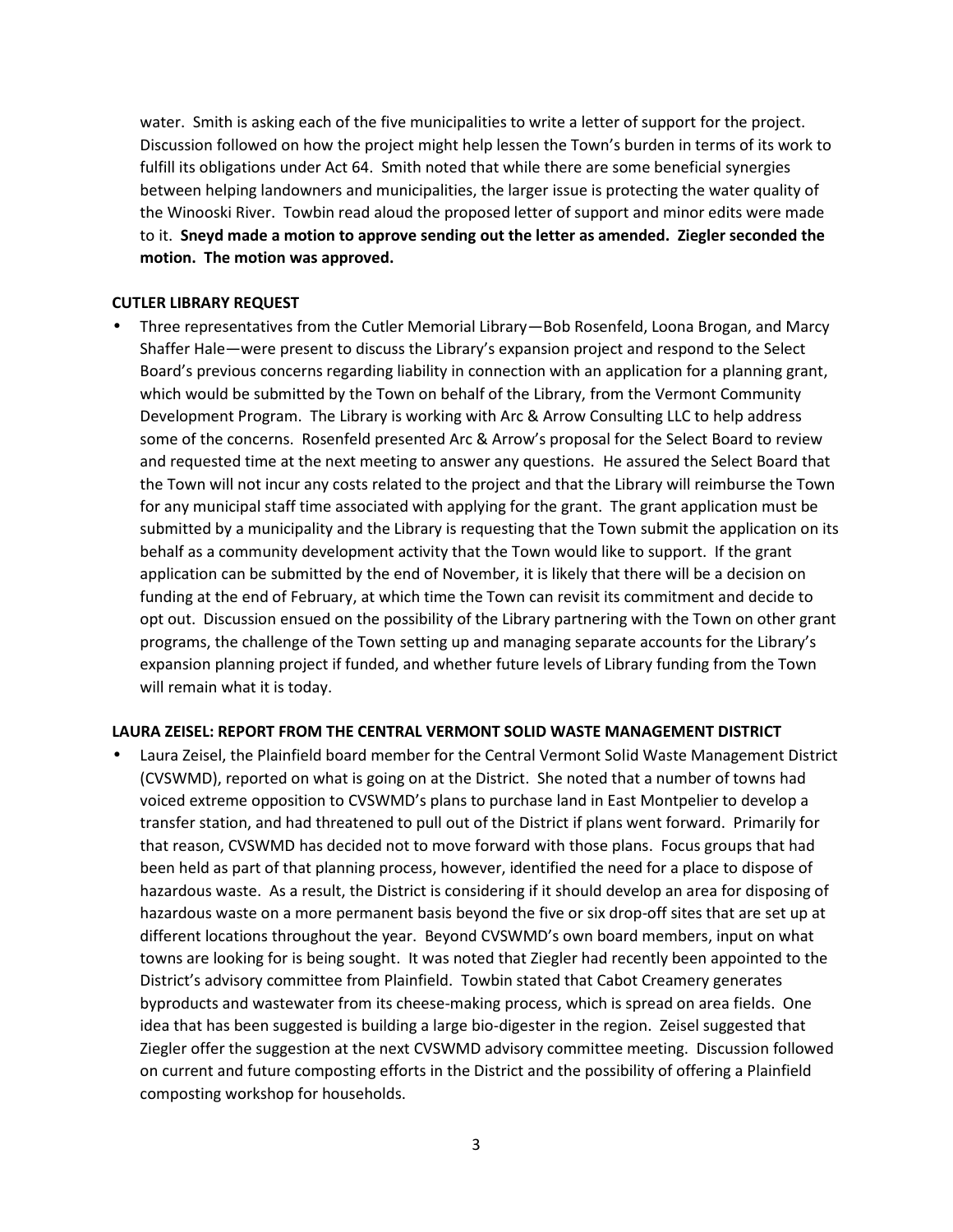#### **LINE PAINTING**

- Towbin checked in with Town Clerk/Treasurer Wells regarding the availability of funding in this year's budget for the line painting to be done on Towne Avenue, which Wells verified was available. Ziegler will send to Towbin the name of the person to contact for the line painting.
- Wells inquired about the radar sign that had been sent out for repair. Towbin stated he will follow up on it with the repair person.

# **TOWN WEBSITE**

 Sneyd stated that he has not been able to work on Town website planning as yet. Towbin requested that anyone in the community with ideas regarding the site forward the information.

# **EMERGENCY COORDINATOR DISCUSSION**

 Sneyd reported that he had posted the ad for the Emergency Management Director position to both Front Porch Forum and Plainfield People. Discussion followed on whether there were current-year budget funds available for training associated with the position. It was decided that the Select Board would appoint the sole applicant for the position, Michael Billingsley, and invite him to the next meeting to discuss funding possibilities for training. **Sneyd made a motion to appoint Michael Billingsley to the Emergency Management Director position with the understanding that budget specifics would be discussed at the next meeting. Ziegler seconded the motion. The motion was approved.**

### **CHRIS VOID, OPPORTUNITIES FOR YOUNG PEOPLE IN PLAINFIELD**

 Towbin noted that a discussion he recently had with a young Plainfield resident, Chris Keene, centered on Keene's opinion on the lack of opportunities for young people and young families in Plainfield. Towbin had invited him to this meeting to discuss his concerns, but Keene was not present. Towbin will follow up with him.

#### **DISCUSSION REGARDING THE MILL STREET PARK TRASH AND RECYCLING BINS**

- Ziegler reported on difficulties associated with the trash and recycling bins at Mill Street Park. Towbin offered to put Ziegler in contact with the pastor at the Macedonia church, who had expressed interest in doing volunteer community service, to see if he and his parishioners would consider being responsible for the bins and if posting a sign there acknowledging their work was appropriate. Discussion followed on other ideas for collecting trash and recycling at the park, including the possibility of paying someone to do the work.
- Towbin noted that the problem of people leaving items on the stone wall in the Village persists and urged that the items be removed by those leaving them if not taken within a day.

#### **OTHER BUSINESS**

- Ziegler noted that she will not be able to attend the next Select Board meeting.
- Towbin gave an update on the issue of neighbors' concerns regarding the possibility of blasting at Goddard College as part of its project to construct a woodchip heating facility. The issue is currently before the Act 250 Commission.